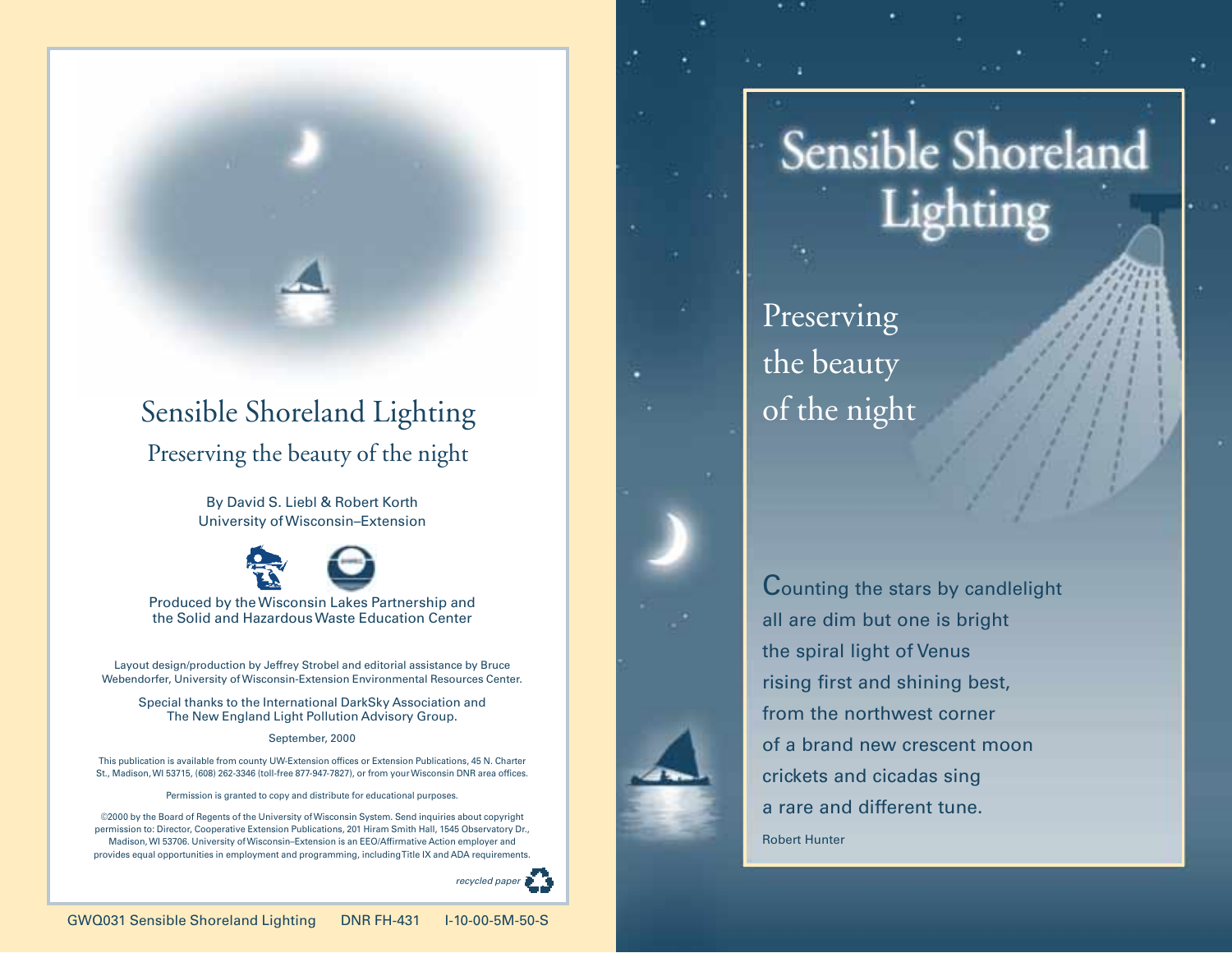$\bf{M}$ any of us can remember sitting on a dock on a crystal clear summer night, the water as flat as glass, the inky black surface mirroring the sky, the great white Milky Way, a falling star tracing a path across the heavens.

Unfortunately, this precious part of our heritage, the outdoors with only the light of the moon and stars, is fading away. "Dusk to dawn" lights obscure our view of constellations, meteor showers, planets, and the landscape lit by the moon. Many children now see the wonders of the night sky only in pictures or at planetariums. The fading away of the night sky is an issue not only in cities, but also in the countryside and in developing waterfront communities.

As a 24-hour society concerned with safety, utility and security, the United States wastes as much as one billion dollars a year on lighting that provides neither safety nor security, but simply lights the night sky and creates an adverse effect on nocturnal creatures and migrating birds. But it doesn't have to be this way. Most glare and sky glow is unnecessary. The light that temporarily blinds us or obscures our view of the night sky comes mainly from poorly designed and inefficient lighting fixtures.

This booklet discusses the issue of light pollution, with a special focus on issues surrounding shoreland lighting. You will find information on new lighting technologies that can deliver adequate illumination, provide security, save money and reduce light pollution without competing with the beauty of the night.

# **Shoreland Lighting: A Special Concern**

The rising cost of waterfront property in Wisconsin provides ample evidence of the importance of the shoreland environment to the people that live along it. During the daytime this environment is heavily used for recreation. Artificial lighting allows us to engage in nighttime activities that would be impossible or unsafe under normal nighttime conditions. Whether it's boating, fishing or simply sitting on the porch to read, our enjoyment of the night is enhanced by the use of artificial light. At the same time, our rivers and lakes at night provide a quiet open dark space that gives us privacy and an opportunity to enjoy the heavens. Balancing the ability to see at night with the desire to preserve the beauty of the night is the goal of sensible shoreland lighting.



**Our Adaptable Eyes**

We use artificial lighting to be able to see our way in darkness. While this seems like an obvious statement, it is not really as simple as that. Our eyes can adjust themselves to a wide range of light levels. However, shifting from the bright to dark operating range of the eye is not instantaneous. Our eyes can require 60 minutes or longer to fully adapt to darkness, which is why we squint when walking from darkness into bright light, or pause to let our eyes adjust when stepping out into the night. Once adapted, though, our eyes are sensitive enough to see a single candle 10 miles away.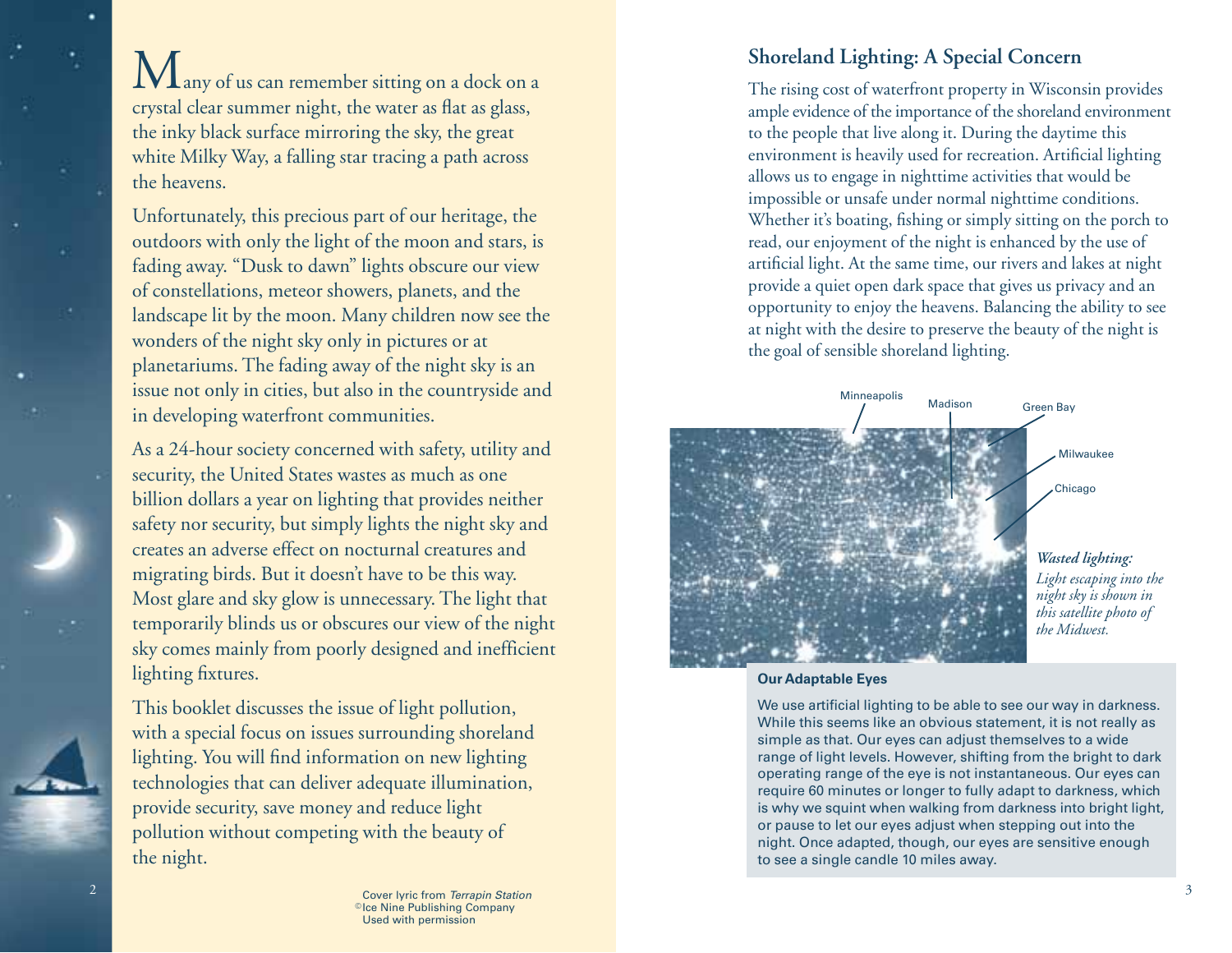# **Sensible Lighting**

Sensible lighting can minimize the three most serious problems along our shorelands:

**Glare:** The first principle of good lighting is to illuminate only what we wish to see. When we see a distant point of light across the water, when we are seeing light from the fixture itself rather than what the fixture is meant to illuminate, we are observing glare. Poorly-designed or poorly installed lighting causes glare that can severely hamper the vision of boaters, pedestrians, cyclists, and drivers, creating a hazard rather than increasing safety.

**Light Trespass:** Glare is also the most common cause of light trespass. Light trespass is a light fixture on one property that illuminates an adjacent or nearby property. Light trespass is not a legal concept, but rather a description of the nuisance effect of improperly aimed lights on someone else's property. We all have seen streetlights, commercial lights or residential lights spilling over onto adjacent property, causing illumination where it was not meant to be. Poorly designed outdoor lighting shines onto neighborhood properties and bedroom windows, invading privacy and creating an unattractive look to an area. Because the waterfront is unobstructed, water reflects glare from shoreland lights over the water to trespass on distant properties.

**Sky Glow:** Much of our exterior lighting shines directly upward, causing the sky above our cities to glow and washing out our view of the dark night sky. Billboard lights that shine upward, street lights that bounce light off pavement, and commercial and residential lighting open to the sky all contribute to sky glow. Today, only the most remote areas in our country are free from sky glow. We all have had the experience of traveling from an urban to a rural environment and marveling at the appearance of millions of stars in the night sky. Unfortunately, it's not uncommon for someone raised in a major city to see the Milky Way for the first time as an adult while vacationing in the countryside.

Installing sensible shoreland lighting can be especially challenging because of the ability of water to both reflect light and provide an unobstructed view from far away. Anyone who has seen the moon rise over the water appreciates how reflective the water can be. Artificial light placed at the shoreland is free to carry across the water for long distances.



shielded light

unshielded







*Shielding glare: A comparison of the same street corner with an unshielded (above) and shielded street light shows how glare can be reduced by shielding lights.*

other structures use lights to warn of dangers to navigation. Mills, factories, ball fields and other facilities near the water also light the shoreland. While these uses of artificial lighting are legitimate, we must also take into consideration those people who can see those lights, but are not using them.

The most common shoreland lights are attached to homes, garages, piers and other structures on waterfront residential property. While we may notice the glare from an unshielded

garage light across the lake, it's likely that we've never ventured across the lake at night to see how our own home lights the night. Let's start by making our own lighting sensible and unobtrusive, only then helping our neighbors "see the light."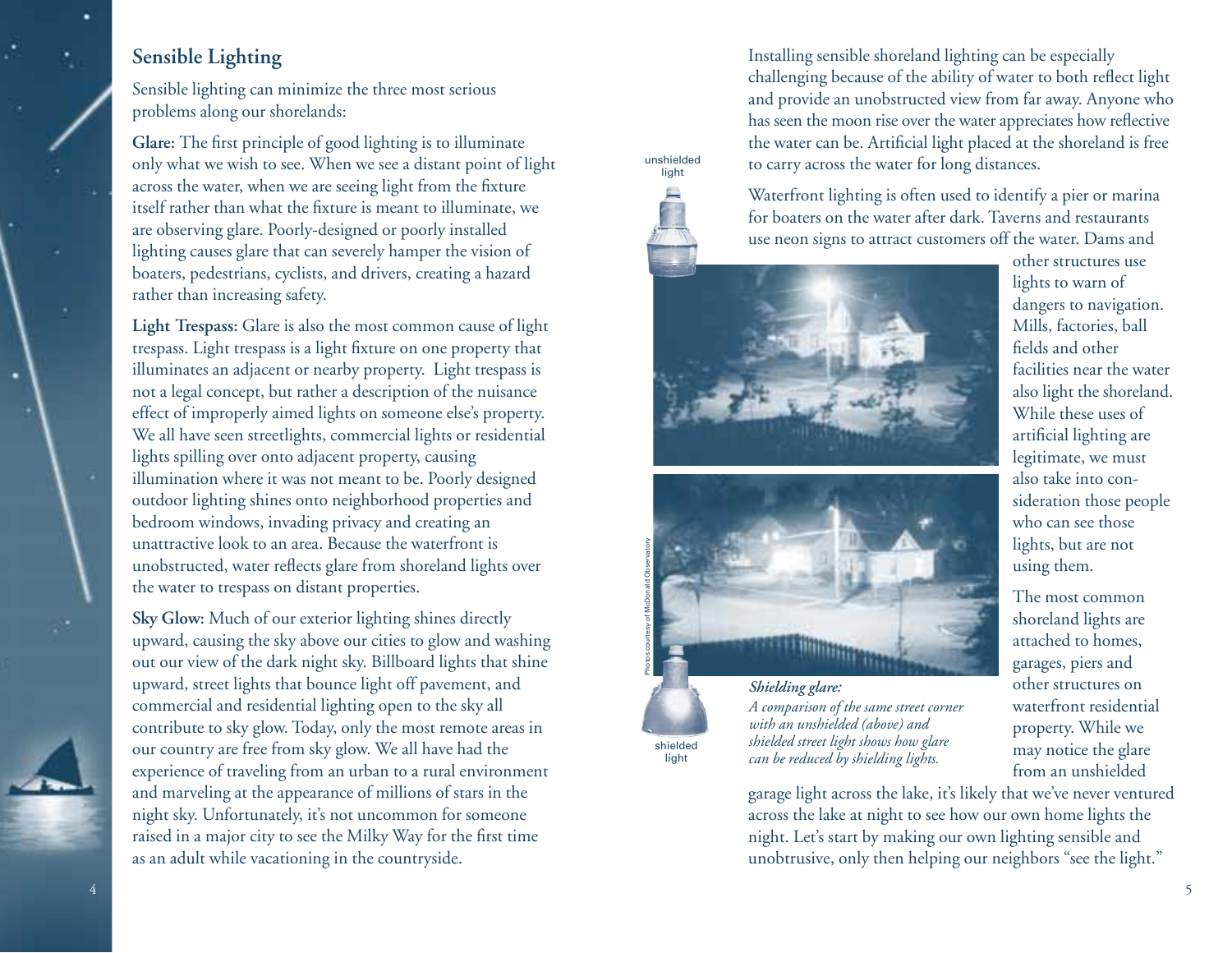# **Tips for Shoreland Lighting**

Sensible shoreland lighting does its intended job well, with minimum adverse impact on neighbors and the environment:

- Provide adequate light for the intended task, but don't over-light. A full moon can make an area seem quite bright, and some modern lighting systems illuminate areas 100 times brighter than the full moon. Choose lights that meet your needs without lighting the entire neighborhood. Look around for good examples of sensible lighting, or consult a lighting designer.
- Glare is both the most common lighting problem and one of the easiest to detect and fix. Glare can be eliminated by shielding light fixtures so the direct rays of light cannot reach our eye. Aim lighting fixtures away from the water and neighboring property. Maximize their effectiveness on areas you want to illuminate, and minimize the adverse impact on adjoining property. Proper fixture position is very important. Even well-shielded fixtures, when placed on tall poles near the property boundary can cast light onto neighboring properties.
- Use full cut-off lighting fixtures to minimize glare. Full cut-off means that no light is emitted above the horizontal. Full cut-off fixtures are more effective and actually increase safety since they produce very little of the glare that can dazzle the eye and reduce our ability to see into shadow.
- Retrofit existing fixtures with shields to reduce glare. In some cases small pieces of aluminum sheeting fitted to the fixture will suffice (never use an insulating material that might cause overheating). In other cases, low cost, full cutoff "sky caps" can replace dusk to dawn style lenses.
- Use fixtures with high-efficiency lamps, while still considering the color and quality of the light they produce. Highly efficient fixtures may cost more initially, but the payback time from energy efficiency and reduced maintenance is often very short.

## **Examples of Common Lighting Fixtures**



- Avoid dusk to dawn security lights. A more effective approach to security lighting is a motion detector. A moving person will be more noticeable to neighbors and residents when they are suddenly illuminated. Motion detectors must be carefully installed so that moving branches and small animals do not activate the lights.
- When illuminating signs for advertising, position the lights above and in front of the sign, keeping the light aimed at the sign surface. Choose light intensity carefully, as very bright signs are actually harder to read.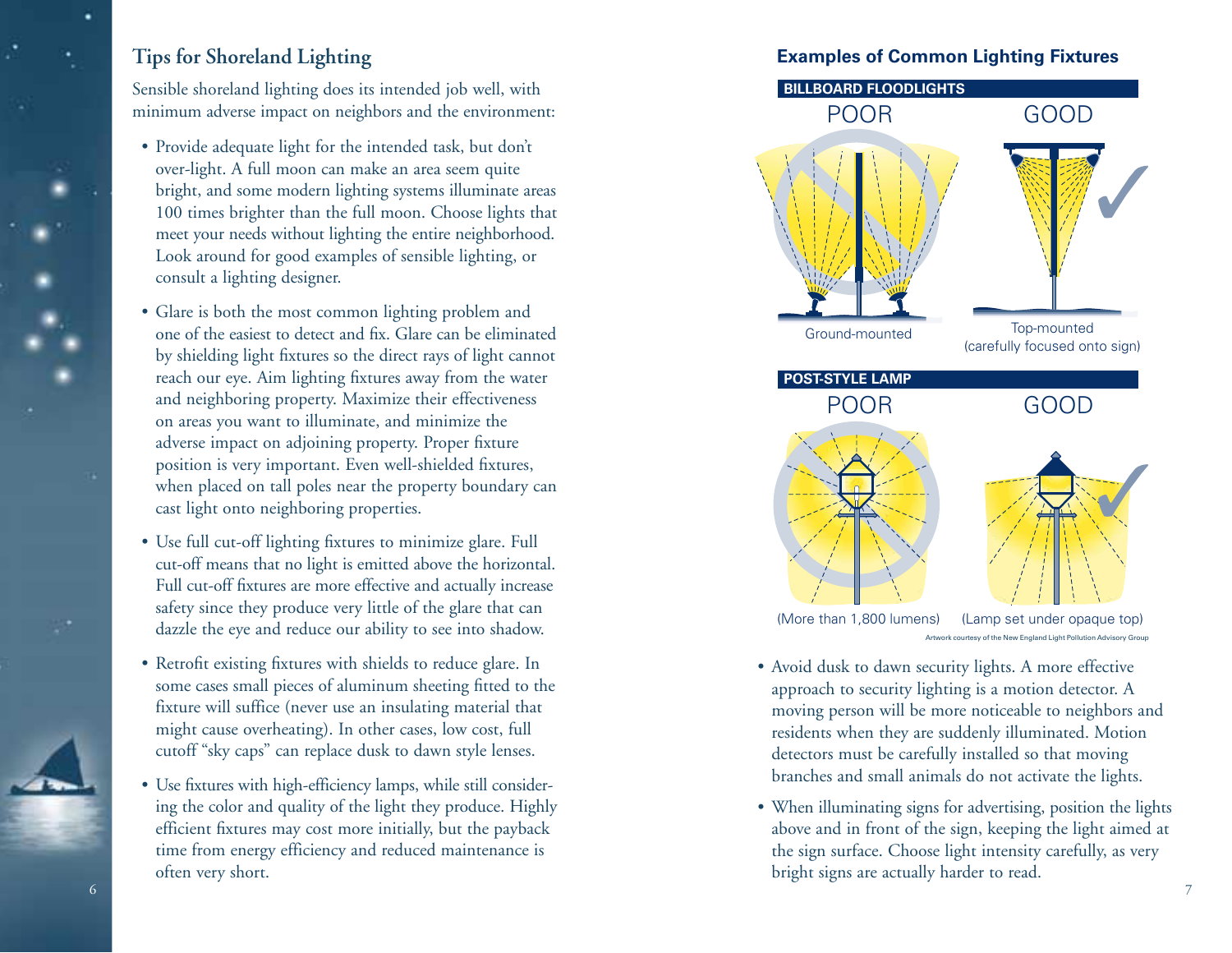

Artwork courtesy of the New England Light Pollution Advisory Group

### **Good Lighting Pays**

Different kinds of lights provide different amounts of light using different amounts of electricity. Shopping around for an efficient lighting fixture can quickly pay for itself, even though the initial cost of the fixture itself may be relatively high. Here's an example. A typical 175 watt mercury vapor light produces about 8,000 lumens (a measure of light output). However, a more expensive 55 watt low pressure sodium light produces the same light output using 60% less electricity. At current average electricity rates, the more efficient light can pay for itself in a year or two in savings on your electrical bill.

Solving shoreland lighting problems always involves working with our neighbors. You may have spent some time working on this problem, others may not have thought about it at all. An easy first step to educating our neighbors and ourselves about a perceived lighting problem is to identify all the sources of glare along the shoreland. A shoreland lighting survey can inventory problem lights and provide a basis for discussion.

To conduct a shoreland lighting survey you will need to get out on the water at night, using a map to mark sources of light from both near and far shorelands. On a small lake this might mean circumnavigation, while on a large body of water noting the compass coordinates of a light or marking its relation to landmarks may be necessary. Then, during the daytime, try to identify the specific light fixture that was the cause of the glare, taking care not to attribute a light to the wrong property.

A shoreland lighting survey is an excellent project to undertake with your lake association or homeowners group. Making this a group project will make it easier for you to approach your neighbors about improving their lights. Use your lake association or neighborhood organization newsletter as a way to raise the issue and publicize the results of your survey. You'll be surprised how many people share your concern about night lighting.

If you are talking individually to a neighbor about a lighting problem, a careful explanation may be all that's needed. Keep in mind that your neighbor probably has concerns about their safety and security and feels that their bright light is a good solution to their concerns. Above all, be tactful and courteous. Understand some of the facts about different lighting fixtures, energy savings, and the differences between a good security light and a light that is just very bright. Most people like to be helpful and cooperative when approached in a friendly and cooperative manner.